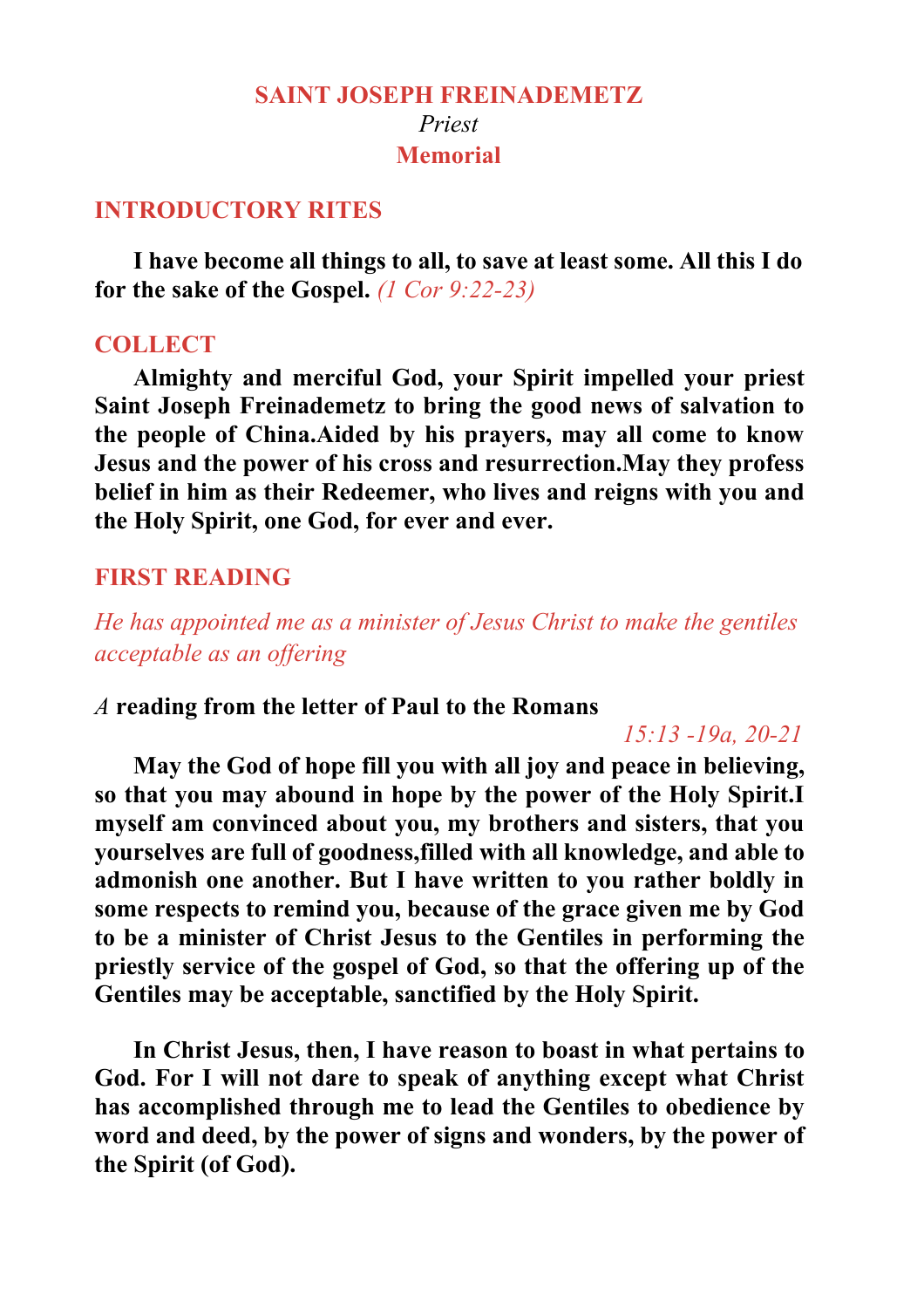**Thus I aspire to proclaim the gospelnot where Christ has already been named, so that I do not build on another s foundation, but as it is written:Those who have never been told of him shall see, and those who have never heard of him shallunderstand.**

**The word of the Lord.**

## **RESPONSORIAL PSALM** *Ps 98:1,2-3. 3-4. 5-6*

**R:** All the ends of the earth have seen the saving power of God.

**Sing to the Lord a new song, for he has done wondrous deeds; His right hand has won victory for him, his holy arm. R.**

**The Lord has made his salvation known:in the sight of the nations he has revealed his justice.He has remembered his kindness and his faithfulness toward the house of Israel. R.**

**All the ends ofthe earth have seen the salvation by our God. Sing joyfully to the Lord, all you lands; break into song; sing praise. R.**

**Sing praise to the Lord with the harp, with the harp and melodious song. With trumpets and the sound of the horn sing joyfully before the King, the Lord. R.**

**ALLELUIA** *See Luke 4:18-19*

**R: Alleluia.**

**The Lord has sent me to bring glad tidings to the poor, to proclaim liberty to captives.**

**R: Alleluia.**

# **GOSPEL**

*The harvest is plentiful but the laborers are few.*

**+ A reading from the holy Gospel according to**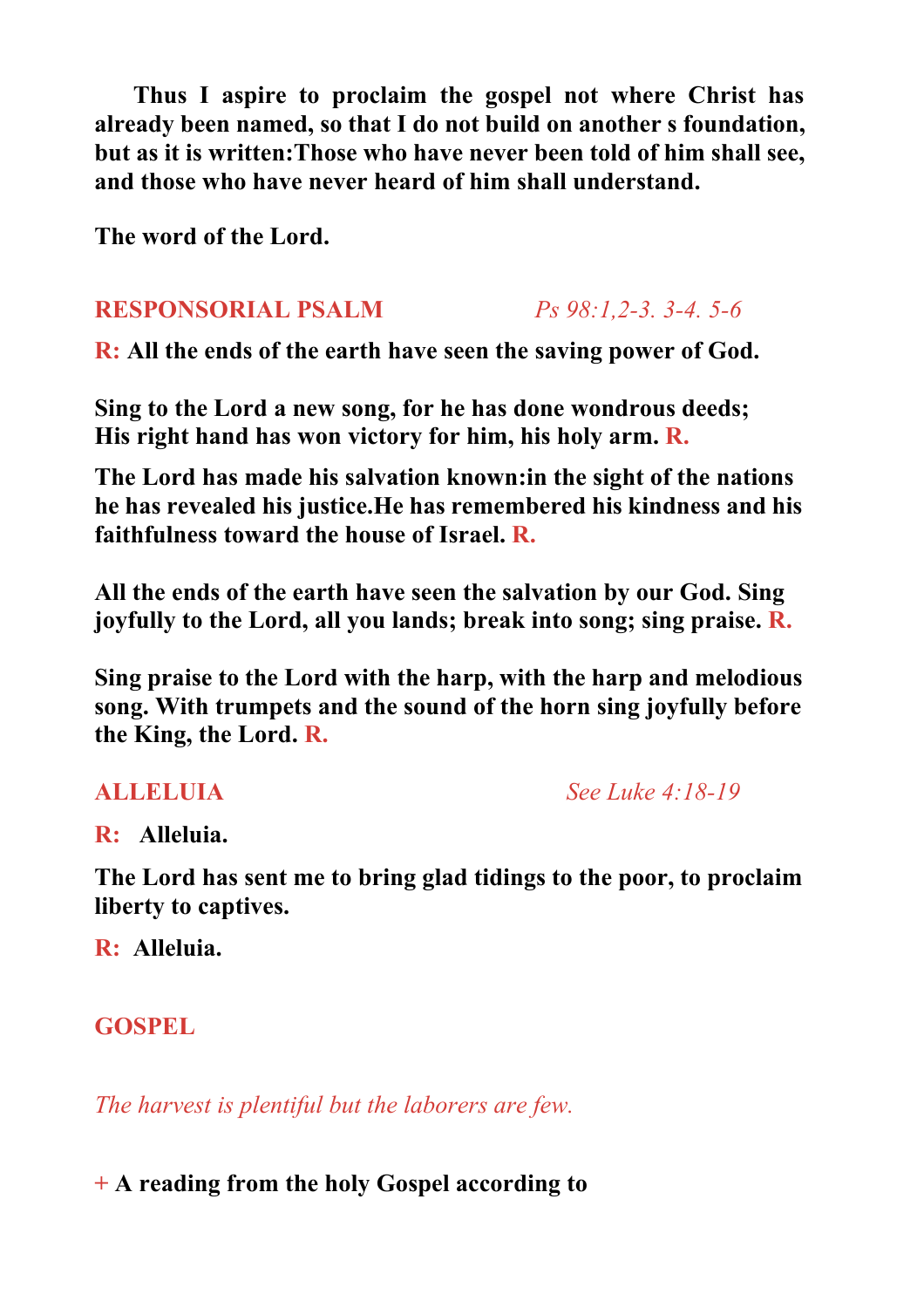**After this the Lord appointed seventy-two others whom he sent ahead of him in pairs to every town and place he intended to visit. He said to them, 'The harvest is abundant but the laborers are few; so ask the master of the harvest to send out laborers for his harvest. Go on your way; behold, I am sending you like lambs among wolves. Carry no money bag, no sack, no sandals; and greet no one along the way.**

**'Into whatever house you enter, first say, "Peace to this household If a peaceful person lives there, your peace will rest on him; but if not, it will return to you. Stay in the same house and eat and drink what is offered to you, for the laborer deserves his payment. Do not move about from one house to another. Whatever town you enter and they welcome you, eat what is set before you, cure the sick in it and say to them, 'The kingdom of God is athand for you.**

**The Gospel of the Lord.**

## **PRAYER OVER THE GIFTS**

**Most loving God, give to us who offer these gifts at your altar the same spirit of love thatfilled Saint Joseph. By celebrating this sacred Eucharist may we offer a sacrifice pleasing to you. Grant this through Christ our Lord.**

## **PREFACE**

*Witness of God's love and of the mission of the Church*

**Father, all-powerful and ever-living God, we do well always and everywhere to give you thanks.You give us the joy of celebrating the feast (memorial) of St. Joseph Freinademetz, Priest according to your heart and zealous missionary of the Chinese people.**